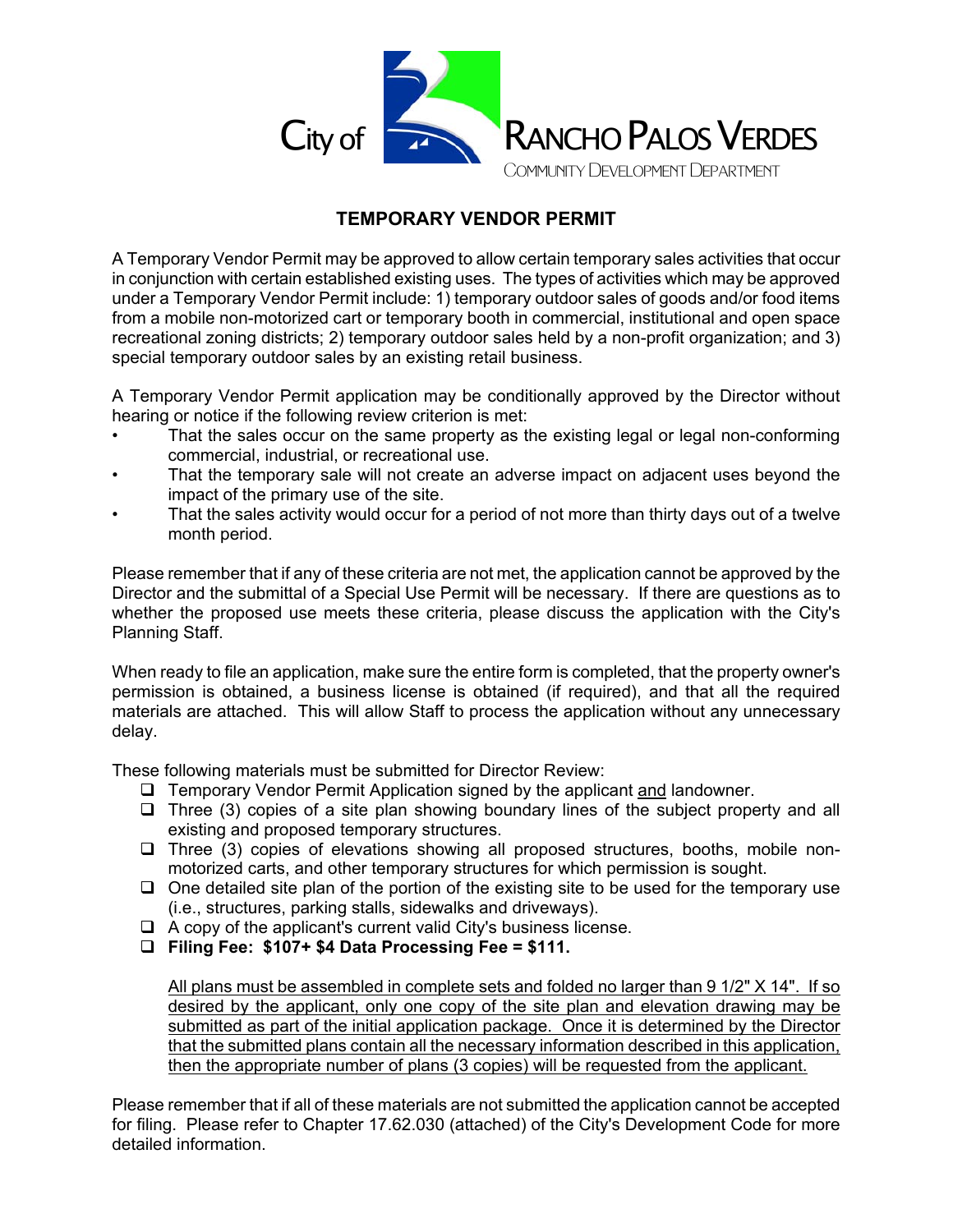

| TEMPORARY VENDOR PERMIT ZON                                                                                           |                                                                                                                                                                                                         |
|-----------------------------------------------------------------------------------------------------------------------|---------------------------------------------------------------------------------------------------------------------------------------------------------------------------------------------------------|
| <b>APPLICANT/CONTRACTOR:</b>                                                                                          | <u>LANDOWNER:</u>                                                                                                                                                                                       |
| Name: 2008 2010 2021 2022 2023 2024 2022 2022 2023 2024 2022 2023 2024 2022 2023 2024 2022 2023 2024 2022 2023        |                                                                                                                                                                                                         |
| Address: ___________________________                                                                                  |                                                                                                                                                                                                         |
| <u> 1989 - Johann Stoff, deutscher Stoff, der Stoff, der Stoff, der Stoff, der Stoff, der Stoff, der Stoff, der S</u> | <u> 1989 - Johann Stoff, deutscher Stoff, der Stoff, der Stoff, der Stoff, der Stoff, der Stoff, der Stoff, der S</u>                                                                                   |
|                                                                                                                       |                                                                                                                                                                                                         |
| Project Location: Network and Contract to the Contract of the Contract of the Contract of the Contract of the         |                                                                                                                                                                                                         |
|                                                                                                                       |                                                                                                                                                                                                         |
| Current Zoning: 1997                                                                                                  |                                                                                                                                                                                                         |
|                                                                                                                       | The proposed use will be from $\frac{1}{\text{(date and time)}}$ to $\frac{1}{\text{(date and time)}}$                                                                                                  |
| well as the purpose for this use.                                                                                     |                                                                                                                                                                                                         |
|                                                                                                                       |                                                                                                                                                                                                         |
| within this application are true and correct.                                                                         | I HEREBY CERTIFY, under the penalty of perjury, that the information and materials submitted                                                                                                            |
| <b>Signature of Applicant</b>                                                                                         | Date                                                                                                                                                                                                    |
| listed use.                                                                                                           | I HEREBY CERTIFY, under penalty or perjury, that I am the owner of the property for which this<br>application is made and, in that capacity, has approved and authorized this application for the above |

Signature of Landowner **Date**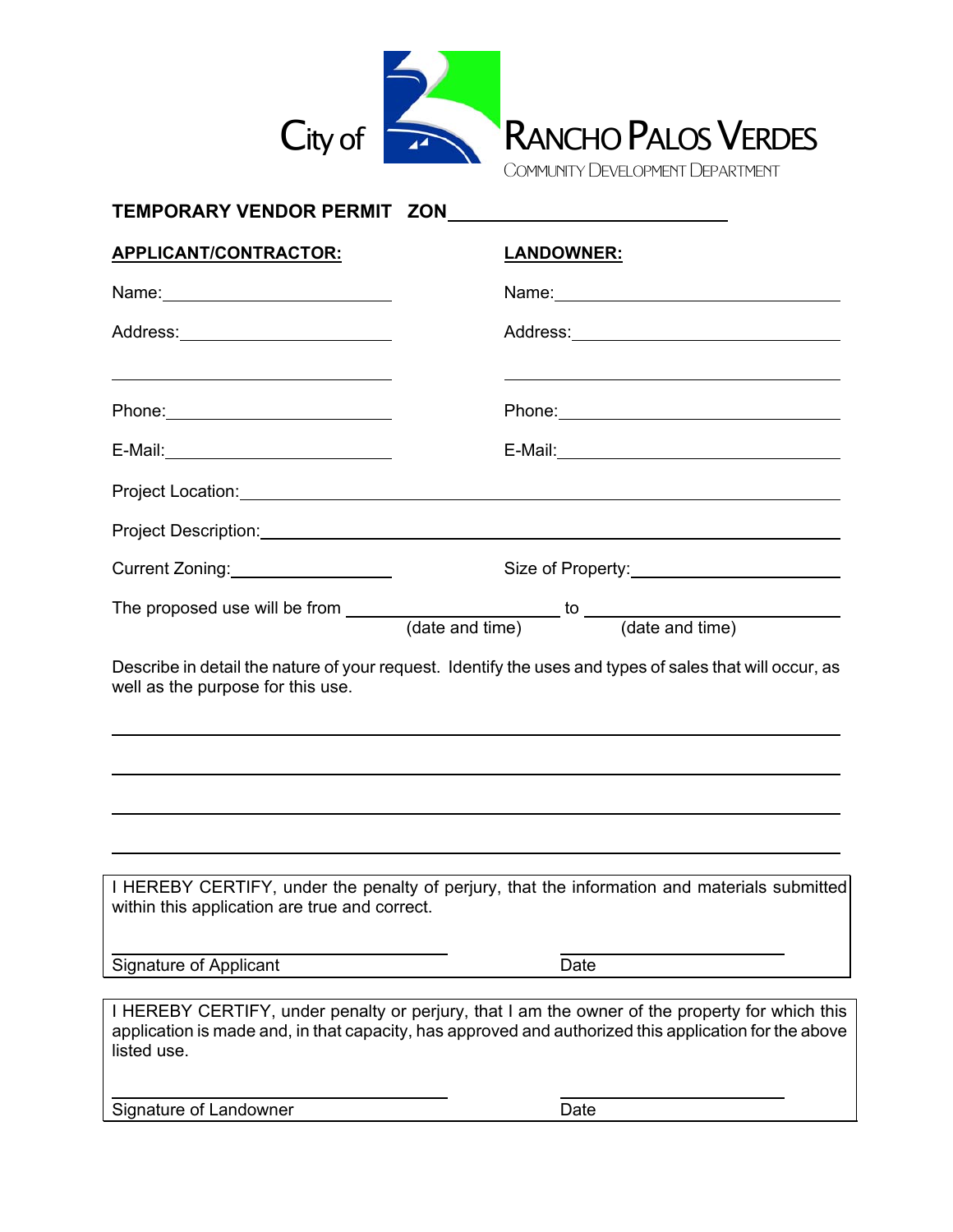



## **HAZARDOUS WASTE AND SUBSTANCES STATEMENT**

Pursuant to California Government Code Section 65962.5(f), before a city can accept as complete an application for any development project which will be used by any person, the applicant shall consult the lists sent to the appropriate city or county and shall submit a signed statement to the city indicating whether the project and any alternatives located on a site that is included on any of the lists complied and shall specify any list.

The California Environmental Protection Agency (Cal/EPA) has compiled lists of Hazardous Waste and Substances Sites for the entire State of California. The current lists for the City of Rancho Palos Verdes, retrieved from the Cal/EPA web site on August 22, 2012, are within the following chart:

## **IMPACT CITY: RANCHO PALOS VERDES**

| <b>STREET ADDRESS</b> | <b>CURRENT USE</b> | <b>FORMER USE</b> | <b>ENVIROSTOR ID</b> |
|-----------------------|--------------------|-------------------|----------------------|
|                       |                    |                   | 19970023             |

Please be aware that Cal/EPA updates these lists periodically, and it is the applicant's responsibility to check the most recent lists. If the project site and any alternatives proposed in the application are not contained in the most current Cal/EPA lists, please certify that fact as provided below. If the development project and any alternatives proposed in this application are contained in the most current Cal/EPA lists, please complete the statement on the next page.

I have consulted the most current lists compiled pursuant to Section 65962.5 of the Government Code and hereby certify that the development project and any alternatives proposed in this application are not contained on these lists.

(Applicant) (Signature) (Date)